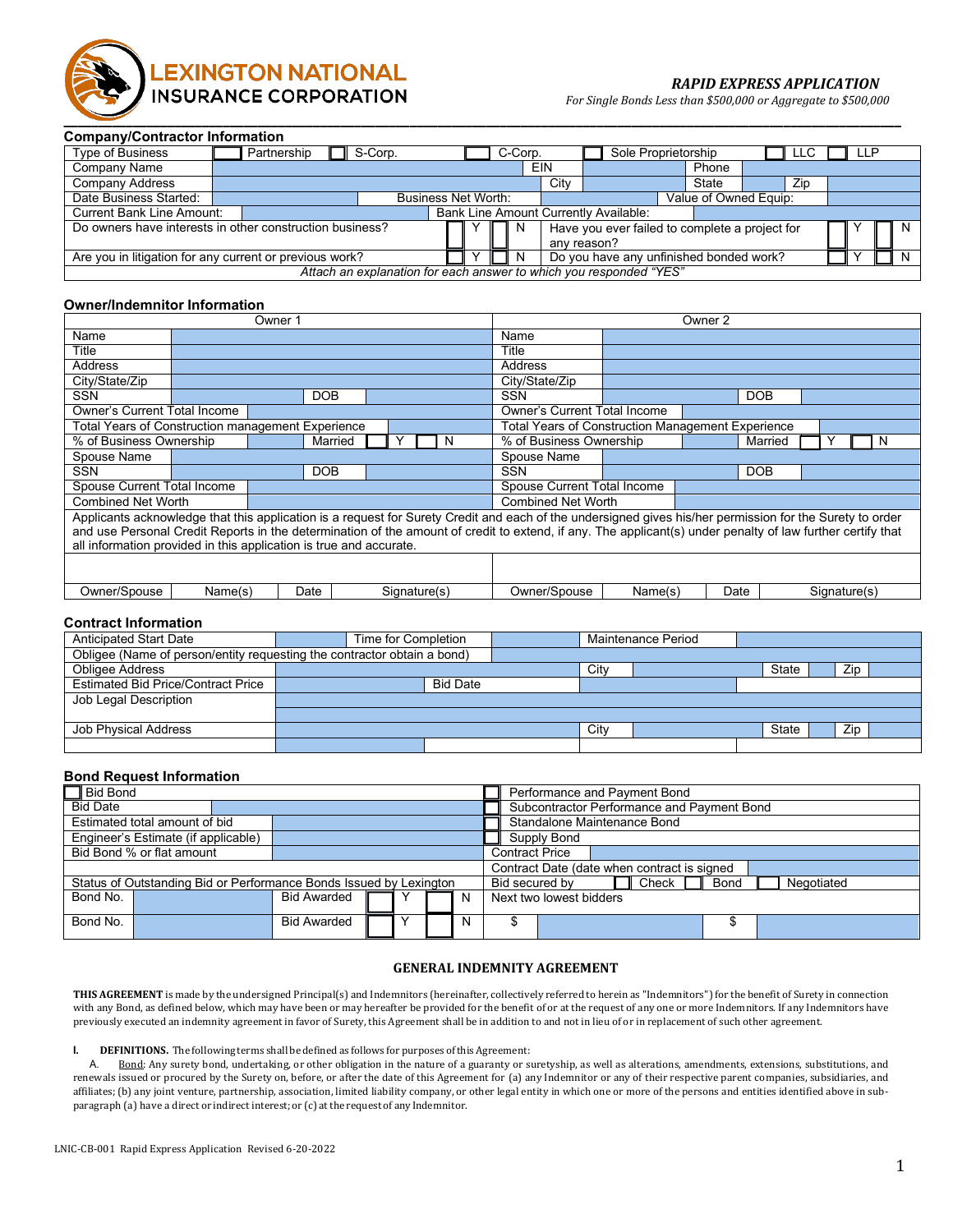B. Contract:Anycontract or obligation whose performance is coveredor guaranteedunder a Bond.

C. Event of Default: Any one or more of the following: (a) any breach of the terms and conditions of this Agreement; (b) Principal's breach, abandonment or forfeiture of a Contract, regardless of whether such breach, abandonment or forfeiture is disputed by Principal; (c) any claim and/or litigation being filed against a Bond; (d) any bankruptcy, insolvency, assignment for the benefit of creditors, appointment of a receiver or conservator, or similar proceeding concerning the Principal or any Indemnitor,whether voluntary or involuntary;

(e) The submission to the Surety or the Surety's agent by any Principal or Indemnitor of any financial information which is deemed by the Surety, at any time, to be or to have been, materially false, incomplete, or misleading; (f) Receipt of any information by the Surety or the existence of any facts relating to the financial condition of any Principal or Indemnitor which causes the Surety, in its sole and absolute discretion, to believe that such Principal or Indemnitor may be unable to perform or meet any of their obligations under this Agreement; and/or; (g) Any failure by any Principal or Indemnitor to pay or discharge, when due or as demanded by the Surety, any indebtedness of any Principal to the Surety or to any obligee, or to any subcontractor, supplier, laborer or materialman or any other claimant on any Bonded Contract or under any Bond.

D. Loss: Any (a) claim, demand, liability, charge, suit, fee, or expense, including but not limited to attorney (both outside and in-house) and consultant fees, incurred and/or reserved by the Surety as a result of issuing or procuring a Bond; (b) cost incurred and/or reserved by Surety in procuring or attempting to procure a release from liability under a Bond; (c) cost incurred and/or reserved in investigation or adjustment of any claim or potential claim under a Bond; (d) costs incurred and/or reserved by Surety in enforcing the Indemnitors' obligations under this Agreement; and (e) any other cost incurred and/or reserved by Surety arising from the issuance or procurement of a Bond. The term Loss shall also include any advances or loans to any Principal or Indemnitor that are not repaid to the Surety as required by the terms of such advances or loans.

E. Principal: The person(s) and entity(ies) whose Contract obligations the Surety is requested to guarantee by issuing or procuring a Bond. Principal includes any person or entity identified on a Bond as "Principal" or "Contractor."

F. Surety: Any one or more of Lexington National Insurance Corporation, and/or any of their successors, assigns, affiliates, subsidiary companies, and reinsurers. The term Surety shall also include any other person or entity which, at the request of the above, may act as surety or co-surety on any Bond.

### **II. INDEMNITY.** The Indemnitors agree:

A. To defend, indemnify, save and hold harmless Surety from and against anyand all Loss which the Surety maypayor incur in connection with any Bond.

B. To pay Surety all premium due on Bonds at the rates and times specified by the Surety. The Indemnitors specifically acknowledge and agree that the Surety's right to charge and collect premiums continues until the Surety is provided written evidence, satisfactory to the Surety that (i) its liability on such Bond has been discharged or (ii) its termination of liability has been obtained and acknowledgedas a matter of law.

C. That in any claim or suit arising out of or related to any Bond or this Agreement, an itemized statement of Surety's loss and expense, sworn to by a representative of Surety, or other evidence of disbursement by Surety, shall be prima facie evidence of the fact and extent of Indemnitor's liability under this Agreement.

D. To deposit collateral security with the Surety upon demand in an amount that Surety determines is necessary to protect it from Loss whether or not Surety has made any payment.

E. That in the Event of Default:(a) the Surety shall have the right, but not the obligation,to take possession of the work under anyContract, to complete such Contract, or cause or consent to the completion thereof, with any cost thereof being a Loss; (b) the Indemnitors hereby assign, transfer, and set over to the Surety all of their rights under the Contracts, including: (i) their right, title and interest in and to all subcontracts let in connection therewith; (ii) all machinery, plant, equipment, tools and materials upon the site of the work or elsewhere for the purposes of the Contracts, including all material ordered for the Contracts; (iii) all patents, licenses, permits and computer software used for the performance of any Contract and/or financial record keeping of the same; (iv) all actions, causes of action, claims and demands whatsoever relating to the Contracts; and (v) any and all sums due under the Contracts at the time of the Event of Default or which may thereafter become due; (c) the Indemnitors hereby authorized the Surety to endorse in the name of the payee, and to receive and collect any check, draft, warrant or other instrument made or issued in payment of any such sum, and to disburse the proceeds thereof; and (d) the Indemnitors hereby irrevocably nominate, designate and appoint the Surety and its designees as their attorney-in-fact with all the powers necessary to exercise any right granted in this Agreement, including but not limited to the power to make, endorse, execute, sign, and deliver any and all additional or other instruments, checks, drafts, deposits, ACH and wire transfer directives and orders, change of address notices, liens and releases thereof, applications, certificates, draw requests, orders, releases, and papers deemed necessary or desirable by the Surety in order to give full effectto the obligations assumed and the agreementsmadeby Indemnitors hereunder,the assignments andconveyances madeherein, and the full protection intended to be herein given to the Surety under all the provisions of this Agreement. The Indemnitors ratify and confirm all acts undertaken by the Surety and/or its designees as such attorney- in-fact.

F. That all payments earned on any Contract shall be held in trust as trust funds for the completion of the Contract and the payment of Indemnitors' obligations for labor, material, equipment, supplies or services furnished in the performance of the Contract. Upon an Event of Default and the Surety's request, Indemnitors shall open an account with a bank acceptable to the Surety for the deposit of such trust funds or take any actions necessary to ensure said trust funds are deposited with the Surety or a designated funds control agent.

G. That upon an Event of Default, the Principal and/or Indemnitors agree to deposit collateral with Surety in an amount and within such timeframe as determined by Surety in its sole and absolute discretion.

H. The Indemnitors grant the Surety a security interestin all property, rights, and assets of the Indemnitors, including, but notlimited to, all inventory, equipment, instruments, investments, contracts rights and proceeds, insurance, accounts, and deposits ("Collateral"). This Agreement shall constitute a Security Agreement and a Financing Statement for the benefit of the Surety in accordance with the Uniform Commercial Code and any similar statute and may be so used by the Surety without in any way abrogating, restricting or limiting the rights of the Surety. Indemnitors authorize the Surety upon an Event of Default to file this Agreement or a photocopy thereof and any schedules or statements necessary to describe the Collateral covered by such filing.

#### **III. GENERAL PROVISIONS**. The Indemnitors further agrees as follows:

A. Books and Records; Credit Reports. Upon demand and reasonable notice, the Surety shall be provided access to the books and record of the Indemnitors which includes but is not limited to papers, books, records, contracts, reports financial information and electronically stored information for the purpose of review and copying. The Surety is authorized to obtain a credit report on any Indemnitor at any time while the Surety may be liable under any Bond or is considering the issuance of any Bond.

B. Joint and Several Liability. Indemnitors' obligations under this Agreement are joint and several. Surety's release of any one Indemnitor shall not release any other Indemnitor. No action or inaction of Surety with respect to anyone other than Indemnitor shall relieve the Indemnitor of any obligation owned under this Agreement. Indemnitor shall not be released from liability under this Agreement because of the status, condition, or situation of any party to this Agreement or any Principal.

C. Defects in Execution. If the execution of this Agreement by any Indemnitor is defective or invalid for any reason, such defect or invalidity shall not affect the validity hereof as to anyother Indemnitor. Should any provision ofthisAgreement be held invalid, the remaining provisions shall retain their full force and effect.

D. Prior Bonds. Indemnitors waive any defense related to the date of this Agreement's execution and acknowledge that any and all Bonds executed pursuant to any Indemnitor's request before the date of this Agreement were executed by the Surety in reliance on this Agreement. Indemnitors understand and agree that this Agreement is a continuing agreement to indemnify over anindefinite period.

E. Claim Notices. Immediatelyuponbecoming awareof anyclaim, demand, or proceeding concerning a Bond, the Indemnitors shall send notice of same to the Surety at: Lexington National Insurance Corporation

Attn: Claim Department

P.O. Box 6098

Lutherville, Maryland 21094

F. Claim Settlement. Surety shall have the right in its sole and absolute discretion to determine whether any claims arising out of or related to any Bond shall be paid, compromised, defended, prosecuted, or appealed regardless of whether or not suit is actually filed or commenced against Surety upon such claim. Absent Surety's intentional wrongdoing, Indemnitor agrees to be conclusively bound by Surety's resolution of any and all claims and to accept Surety's determination of liability in regard to any and all claims.

G. Bond Declination. Surety may decline to execute any Bond for any reason and shall not be liable to Indemnitor, or any person or entity, as a result of such declination.

H. Termination. An Indemnitor may terminate liability to Surety under this Agreement by sending written notice by registered mail of intent to terminate to Surety, in care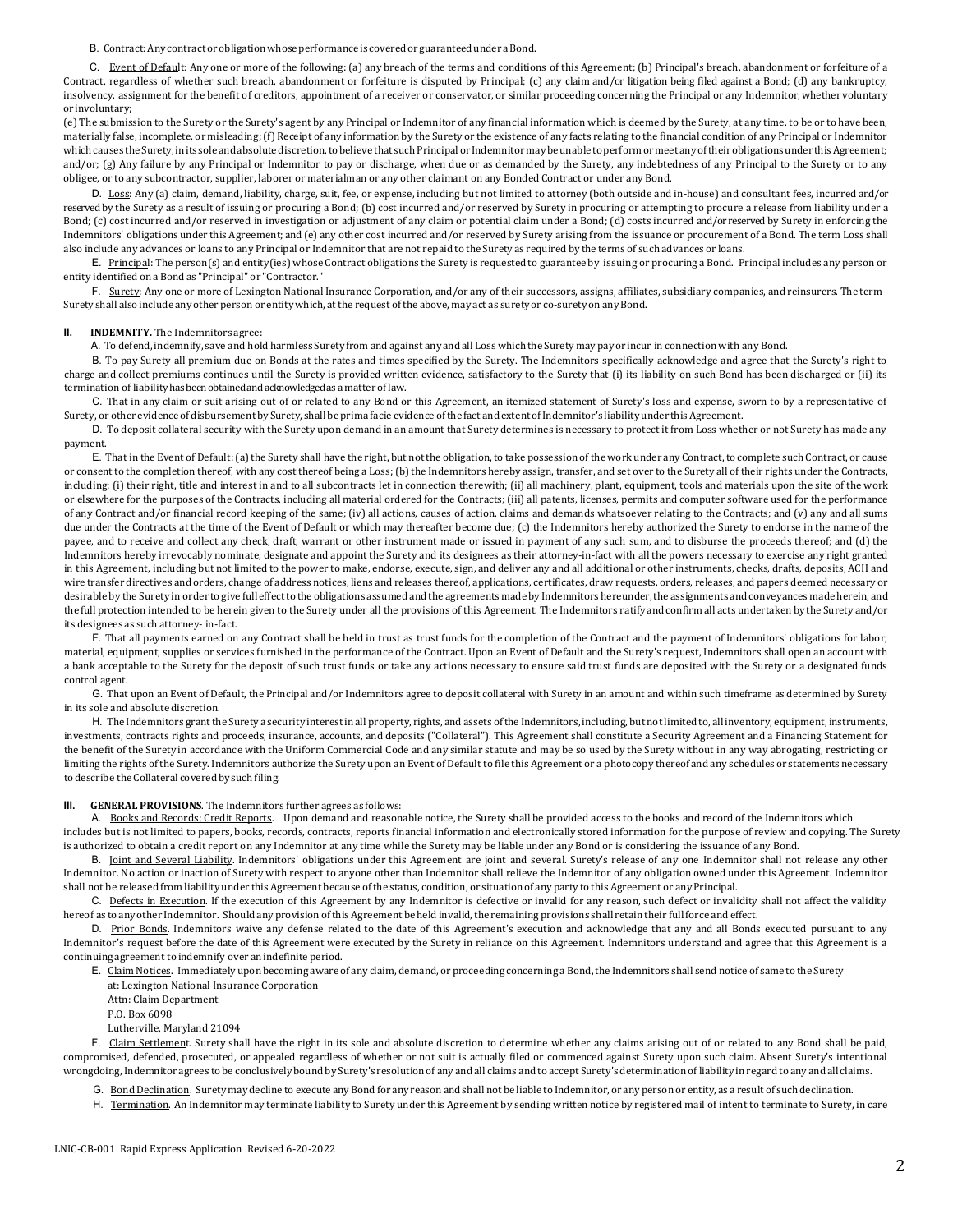of Lexington National Insurance Corporation, P.O. Box 6098, Lutherville, Maryland, 21094. Termination will be effective twenty days (20) after actual receipt of such notice by Surety, only for Bonds signed or committed to by Surety after the effective date of termination.

1. Issuing Surety. Indemnitors understand and agree that other than for the entity issuing a Bond, no other entity included within definition of the "Surety" in this Agreement assumes any obligation whatsoever with respect to either this Agreement or such Bond.

J. Electronic Image. An electronic image, printout, copy, or facsimile of this Agreement shall be considered an original and shall be admissible in a court of law to the same extent as anoriginal copy.

K. Bond Changes. The Indemnitors' obligations to the Surety shall remain unchanged in the event of any changes in any Bond without regard to notice or consent by any Indemnitor. The Surety shall have no obligation to give the Indemnitors notice of the execution, renewal, or modificationof a Bond.

L. Other Agreements. Indemnitors agree that this Agreement is not a replacement, release, or alteration of any other agreement between any Indemnitor and the Surety but shall be inadditionto such other agreement unless expresslystatedotherwiseherein.

M. Amendment: Assignment. This Agreement may not be altered or amended except by a writing executed by the Indemnitors and the Surety. This Agreement and the Indemnitors'obligations hereundermaynot be assigned without the priorwrittenconsent of the Surety.

N. Date of Agreement. The date of this Agreement shall be the earliest date that any Indemnitor executes this Agreement.

### **Fraud Warnings:**

**ALABAMA and ARKANSAS APPLICANTS:** ANY PERSON WHO KNOWINGLY PRESENTS A FALSE OR FRAUDULENT CLAIM FOR PAYMENT OF A LOSS OR BENEFIT OR WHO KNOWINGLY PRESENTS FALSE INFORMATION IN AN APPLICATION FOR INSURANCE IS GUILTY OF A CRIME AND MAY BE SUBJECT TO RESTITUTION, FINES, OR CONFINEMENT IN PRISON, OR ANY COMBINATION THEREOF.

**COLORADO APPLICANTS:** IT IS UNLAWFUL TO KNOWINGLY PROVIDE FALSE, INCOMPLETE, OR MISLEADING FACTS OR INFORMATION TO AN INSURANCE COMPANY FOR THE PURPOSE OF DEFRAUDING OR ATTEMPTING TO DEFRAUD THE COMPANY. PENALTIES MAY INCLUDE IMPRISONMENT, FINES, DENIAL OF INSURANCE, AND CIVIL DAMAGES. ANY INSURANCE COMPANY OR AGENT OF AN INSURANCE COMPANY WHO KNOWINGLY PROVIDES FALSE, INCOMPLETE, OR MISLEADING FACTS OR INFORMATION TO A POLICYHOLDER OR CLAIMANT FOR THE PURPOSE OF DEFRAUDING OR ATTEMPTING TO DEFRAUD THE POLICYHOLDER OR CLAIMANT WITH REGARD TO A SETTLEMENT OR AWARD PAYABLE FROM INSURANCE PROCEEDS SHALL BE REPORTED TO THE COLORADO DIVISION OF INSURANCE WITHIN THE DEPARTMENT OF REGULATORY AGENCIES.

**DISTRICT OF COLUMBIA APPLICANTS:** WARNING: IT IS A CRIME TO PROVIDE FALSE OR MISLEADING INFORMATION TO AN INSURER FOR THE PURPOSE OF DEFRAUDING THE INSURER OR ANY OTHER PERSON. PENALTIES INCLUDE IMPRISONMENT AND/OR FINES. IN ADDITION, AN INSURER

**FLORIDA APPLICANTS:** ANY PERSON WHO KNOWINGLY AND WITH INTENT TO INJURE, DEFRAUD OR DECEIVE ANY INSURER FILES A STATEMENT OF CLAIM CONTAINING ANY FALSE, INCOMPLETE, OR MISLEADING INFORMATION IS GUILTY OF A FELONY OF THE THIRD DEGREE.

**KENTUCKY APPLICANTS:** ANY PERSON WHO KNOWINGLY AND WITH INTENT TO DEFRAUD ANY INSURANCE COMPANY OR OTHER PERSON FILES AN APPLICATION FOR INSURANCE CONTAINING ANY MATERIALLY FALSE INFORMATION OR CONCEALS FOR THE PURPOSE OF MISLEADING, INFORMATION CONCERNING ANY FACT MATERIAL THERETO COMMITS A FRAUDULENT INSURANCE ACT, WHICH IS A CRIME.

**LOUISIANA APPLICANTS:** ANY PERSON WHO KNOWINGLY PRESENTS A FALSE OR FRAUDULENT CLAIM FOR PAYMENT OF A LOSS OR BENEFIT OR KNOWINGLY PRESENTS FALSE INFORMATION IN AN APPLICATION FOR INSURANCE IS GUILTY OF A CRIME AND MAY BE SUBJECT TO FINES AND CONFINEMENT IN PRISON.

**MAINE, TENNESSEE, VIRGINIA, and WASHINGTON APPLICANTS:** IT IS A CRIME TO KNOWINGLY PROVIDE FALSE, INCOMPLETE OR MISLEADING INFORMATION TO AN INSURANCE COMPANY FOR THE PURPOSE OF DEFRAUDING THE COMPANY. PENALTIES MAY INCLUDE IMPRISONMENT, FINES OR A DENIAL OF INSURANCE BENEFITS.

**MARYLAND and RHODE ISLAND APPLICANTS:** ANY PERSON WHO KNOWINGLY AND WILLFULLY PRESENTS A FALSE OR FRAUDULENT CLAIM FOR PAYMENT OF A LOSS OR BENEFIT OR WHO KNOWINGLY AND WILLFULLY PRESENTS FALSE INFORMATION IN AN APPLICATION FOR INSURANCE IS GUILTY OF A CRIME AND MAY BE SUBJECT TO FINES AND CONFINEMENT IN PRISON.

**NEW JERSEY APPLICANTS:** ANY PERSON WHO INCLUDES ANY FALSE OR MISLEADING INFORMATION ON AN APPLICATION FOR AN INSURANCE POLICY IS SUBJECT TO CRIMINAL AND CIVIL PENALTIES.

**NEW MEXICO and WEST VIRGINIA APPLICANTS:** ANY PERSON WHO KNOWINGLY PRESENTS A FALSE OR FRAUDULENT CLAIM FOR PAYMENT OF A LOSS OR BENEFIT OR KNOWINGLY PRESENTS FALSE INFORMATION IN AN APPLICATION FOR INSURANCE IS GUILTY OF A CRIME AND MAY BE SUBJECT TO CIVIL FINES AND CRIMINAL PENALTIES.

**NEW YORK APPLICANTS:** ANY PERSON WHO KNOWINGLY AND WITH INTENT TO DEFRAUD ANY INSURANCE COMPANY OR OTHER PERSON FILES AN APPLICATION FOR INSURANCE OR STATEMENT OF CLAIM CONTAINING ANY MATERIALLY FALSE INFORMATION, OR CONCEALS FOR THE PURPOSE OF MISLEADING, INFORMATION CONCERNING ANY FACT MATERIAL THERETO, COMMITS A FRAUDULENT INSURANCE ACT, WHICH IS A CRIME, AND SHALL ALSO BE SUBJECT TO A CIVIL PENALTY NOT TO EXCEED FIVE THOUSAND DOLLARS AND THE STATED VALUE OF THE CLAIM FOR EACH SUCH VIOLATION.

**OHIO APPLICANTS:** ANY PERSON WHO, WITH INTENT TO DEFRAUD OR KNOWING THAT HE IS FACILITATING A FRAUD AGAINST AN INSURER, SUBMITS AN APPLICATION OR FILES A CLAIM CONTAINING A FALSE OR DECEPTIVE STATEMENT IS GUILTY OF INSURANCE FRAUD.

**OKLAHOMA APPLICANTS:** WARNING: ANY PERSON WHO KNOWINGLY, AND WITH INTENT TO INJURE, DEFRAUD OR DECEIVE ANY INSURER, MAKES ANY CLAIM FOR THE PROCEEDS OF AN INSURANCE POLICY CONTAINING ANY FALSE, INCOMPLETE OR MISLEADING INFORMATION IS GUILTY OF A FELONY.

**OREGON APPLICANTS**: ANY PERSON WHO KNOWINGLY AND WITH INTENT TO DEFRAUD OR SOLICIT ANOTHER TO DEFRAUD AN INSURER: (1) BY SUBMITTING AN APPLICATION OR; (2) FILING A CLAIM CONTAINING A FALSE STATEMENT AS TO ANY MATERIAL FACT MAY BE VIOLATING STATE LAW.

**PENNSYLVANIA APPLICANTS:** ANY PERSON WHO KNOWINGLY AND WITH INTENT TO DEFRAUD ANY INSURANCE COMPANY OR OTHER PERSON FILES AN APPLICATION FOR INSURANCE OR STATEMENT OF CLAIM CONTAINING ANY MATERIALLY FALSE INFORMATION OR CONCEALS FOR THE PURPOSE OF MISLEADING, INFORMATION CONCERNING ANY FACT MATERIAL THERETO COMMITS A FRAUDULENT INSURANCE ACT, WHICH IS A CRIME AND SUBJECTS SUCH PERSON TO CRIMINAL AND CIVIL PENALTIES.